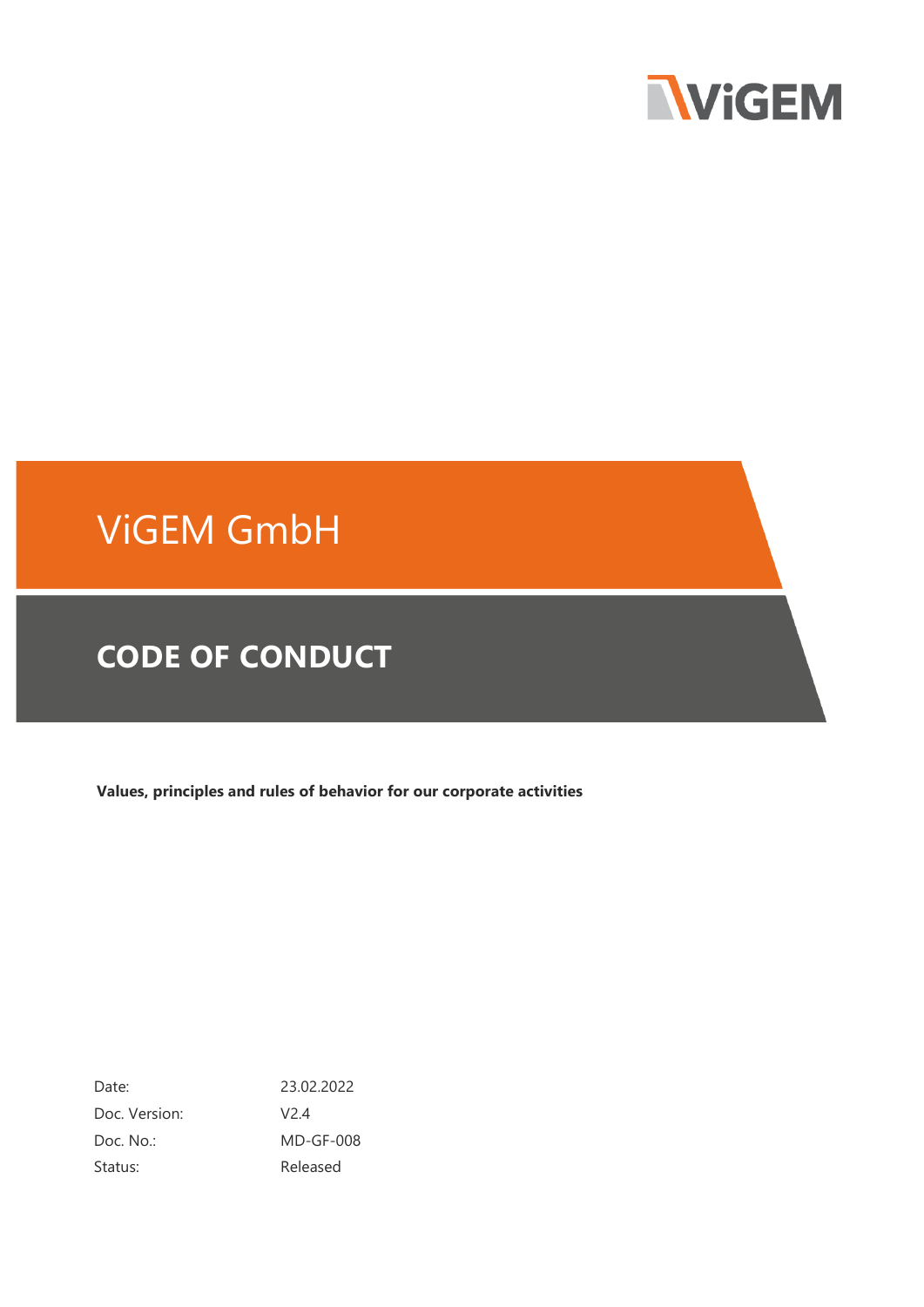# Preface

ViGEM GmbH sees the basis of its previous and future success as being its employees' innovative capacity, the assurance of the highest quality and a fair, ethical business behavior.

The rules in this code of conduct serve to ensure that we, i.e. everyone working at ViGEM, always act in accordance with prevailing laws, policies and ViGEM's principles.

Compliance with this code of conduct is seen as a duty of employment. Anyone working at ViGEM who violates this code of conduct or prevailing laws must expect sanctions up to and including a caution or dismissal.

Karlsruhe, 23 February 2022

Karl-Georg Esser, CTO

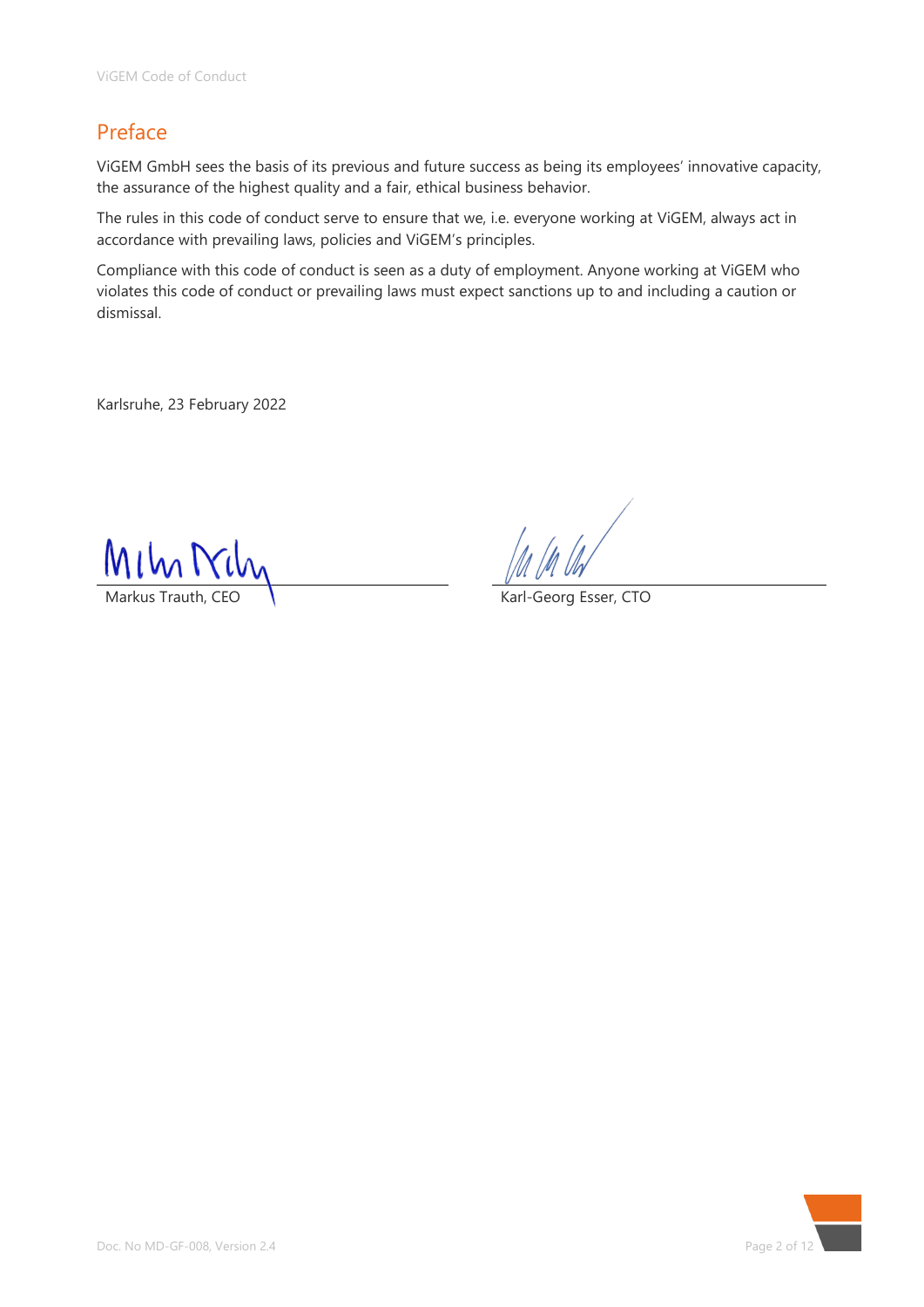# Table of content

| 1.  |  |
|-----|--|
| 1.1 |  |
| 1.2 |  |
| 1.3 |  |
| 1.4 |  |
| 1.5 |  |
| 1.6 |  |
| 1.7 |  |
| 1.8 |  |
| 1.9 |  |
|     |  |
|     |  |
| 2.  |  |
| 2.1 |  |
| 2.2 |  |
| 2.3 |  |
| 2.4 |  |
| 2.5 |  |
| 2.6 |  |
| 2.7 |  |
| 2.8 |  |
| 2.9 |  |
|     |  |
| 3.  |  |
| 4.  |  |
| 4.1 |  |
|     |  |
|     |  |
| 5.  |  |
| 6.  |  |
| 6.1 |  |
| 6.2 |  |
| 6.3 |  |
| 6.4 |  |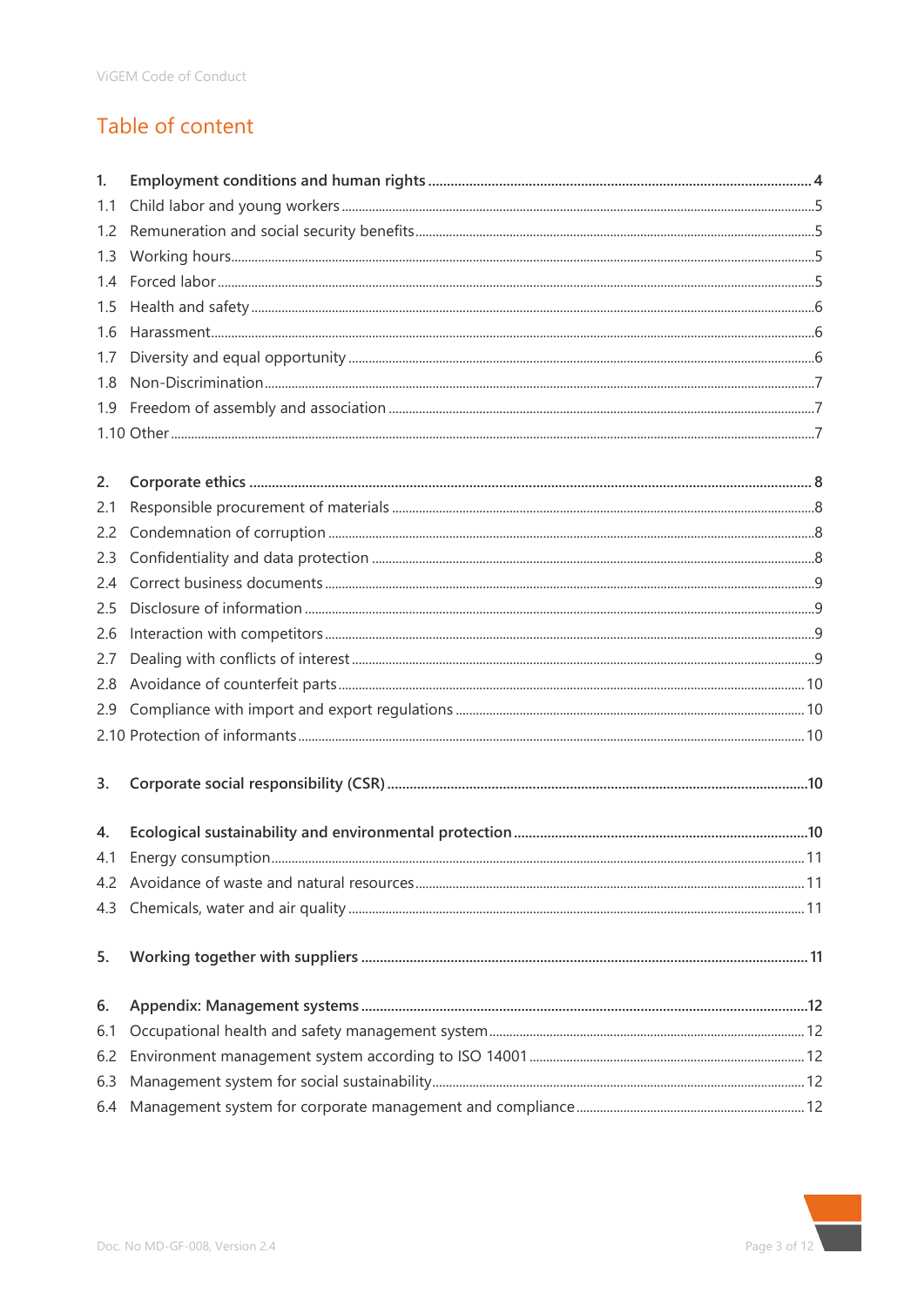# <span id="page-3-0"></span>1. Employment conditions and human rights

ViGEM, on principle, always adheres to all local statutory rules and regulations. In addition, ViGEM is committed to the protection of universally valid human rights. These are set forth, for example, in declarations by the UN (United Nations) and the ILO (International Labour Organization):

- UN Charter on Human Rights / General Declaration of Human Rights
- ILO Core Labor Conventions
	- Convention 87: Freedom of association and protection of the right to organize
	- Convention 98: Right to organize and collective bargaining
	- Convention 29: Elimination of all forms of forced or compulsory labor
	- Convention 105: Abolition of forced labor
	- Convention 100: Equal pay
	- Convention 111: Discrimination in respect of employment and occupation
	- Convention 138: Minimum age for admission to employment
	- Convention 182: Prohibition and immediate action for the elimination of the worst forms of child labor
- Declaration by the ILO on the fundamental principles and rights at work
	- **Prohibition of forced and child labor**
	- Freedom of association
	- Freedom to form trade unions and engage in collective bargaining
	- **Equal pay for equal work by men and women**
	- Elimination of discrimination at work
- Article 32 of the UN Convention on the Right of the Child
	- The right of the child to be protected from economic exploitation and from performing any work that is likely to be hazardous or to interfere with the child's education, or to be harmful to the child's health or physical, mental, spiritual, moral or social development.
- Ten principles of the UN Global Compact
	- Businesses should support and respect the protection of internationally proclaimed human rights.
	- Businesses should make sure that they are not complicit in human rights abuses.
	- Businesses should uphold the freedom of association and the effective recognition of the right to collective bargaining.
	- Businesses should uphold the elimination of all forms of forced and compulsory labor.
	- Businesses should uphold the effective abolition of child labor.
	- Businesses should uphold the elimination of discrimination in respect of employment and occupation.
	- Businesses should support a precautionary approach to environmental challenges.
	- Businesses should undertake initiatives to promote greater environmental responsibility.
	- Businesses should encourage the development and diffusion of environmentally friendly technologies.
	- Businesses should work against corruption in all its forms, including extortion and bribery.

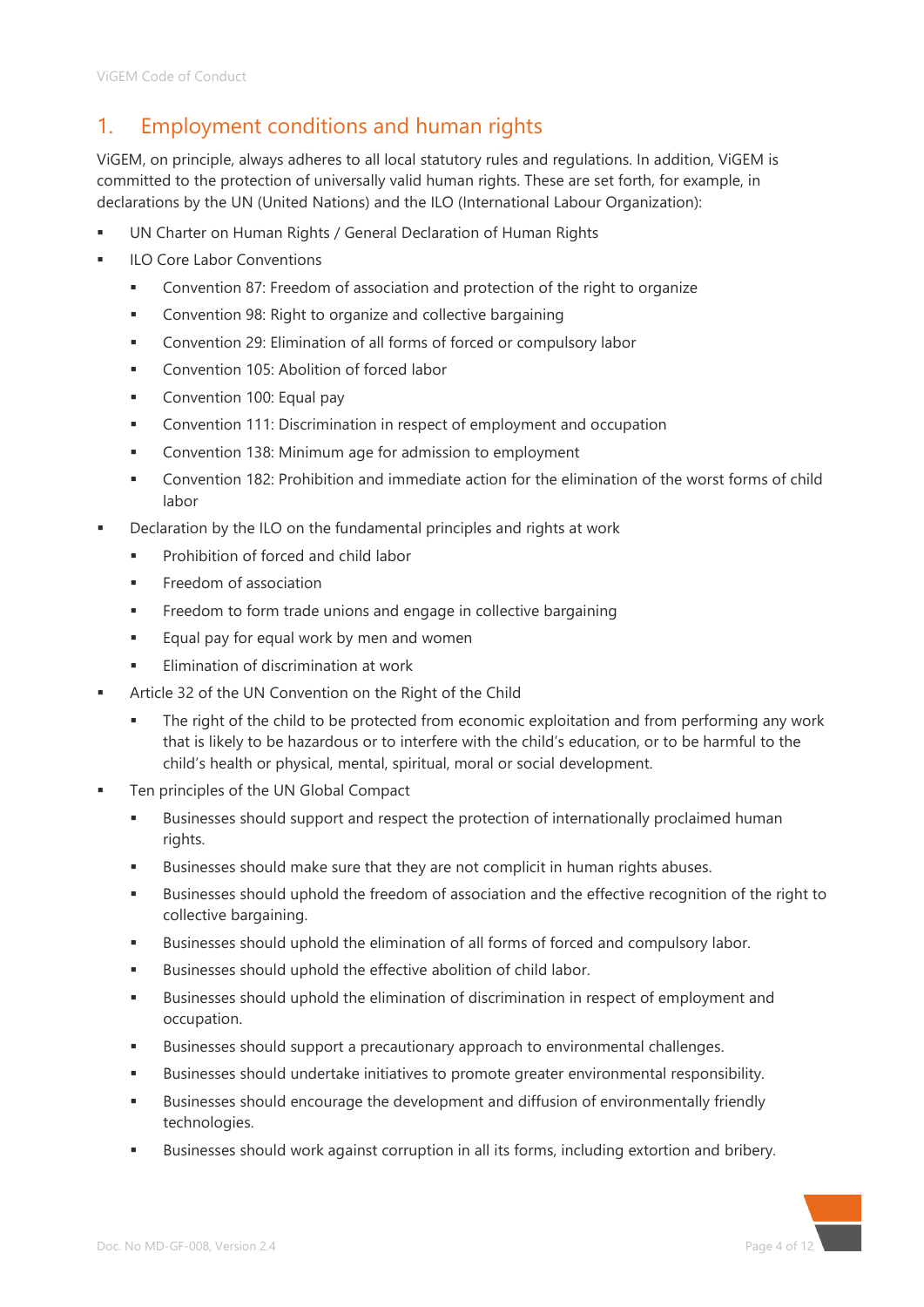The listed principles are part of the ViGEM corporate principles and guide us throughout our entire business operations, even when these go beyond statutory requirements. Management systems, process descriptions and operating instructions support us in acting in accordance with these principles.

We are working on reducing the risk of potential human rights violations in the context of our business operations by identifying risks and undertaking appropriate countermeasures.

ViGEM endeavors to ensure that good working conditions should apply to all employees: To fulltime and part-time employees, permanent employees and temporary workers, student workers, school pupils and all other forms of employees.

#### <span id="page-4-0"></span>1.1 Child labor and young workers

ViGEM supports school pupils in finding their careers and gaining vocational training through work experience and apprenticeships. The employment of school pupils and apprentices is always carried out under consideration of all applicable statutory regulations.

These young employees are especially safeguarded. They are not allowed to work night shifts or over-time. They do not work on activities which could damage their health or their physical, mental, spiritual, moral or social development. When considering which work a young employee should carry out, the well-being of the young employee has utmost priority.

Documents concerning young employees and student workers will be created and maintained with which it will be ensured that the rights of young employees are guaranteed in accordance with prevailing laws and regulations.

#### <span id="page-4-1"></span>1.2 Remuneration and social security benefits

As a socially responsible company, ViGEM always takes care to offer its employees exceptionally fair and lucrative wages and social security benefits. This also applies to fixed-term contracts as well as contracts with temporary workers and external workers and always under consideration of all statutory regulations.

All monthly wage statements contain itemized information with which salaries can be clearly under-stood.

ViGEM promotes pay equality and fundamentally endeavors to remunerate equal or equivalent work with the same pay.

#### <span id="page-4-2"></span>1.3 Working hours

ViGEM supports its employees in the reconciliation of working life and private life by allowing ViGEM employees to flexibly organize their working hours within certain conditions. Here the stipulation ap-plies that working hours and break times as well as the number of successive working days must fulfill statutory regulations.

In general, no work is carried out at the weekends. In exceptional cases, work may be carried out voluntarily on Saturdays.

#### <span id="page-4-3"></span>1.4 Forced labor

The identity papers of ViGEM employees remain in their possession. ViGEM does not charge admission fees for employees. All employees receive a written working contract in clear and comprehensible language. We firmly reject forced labor and human trafficking.

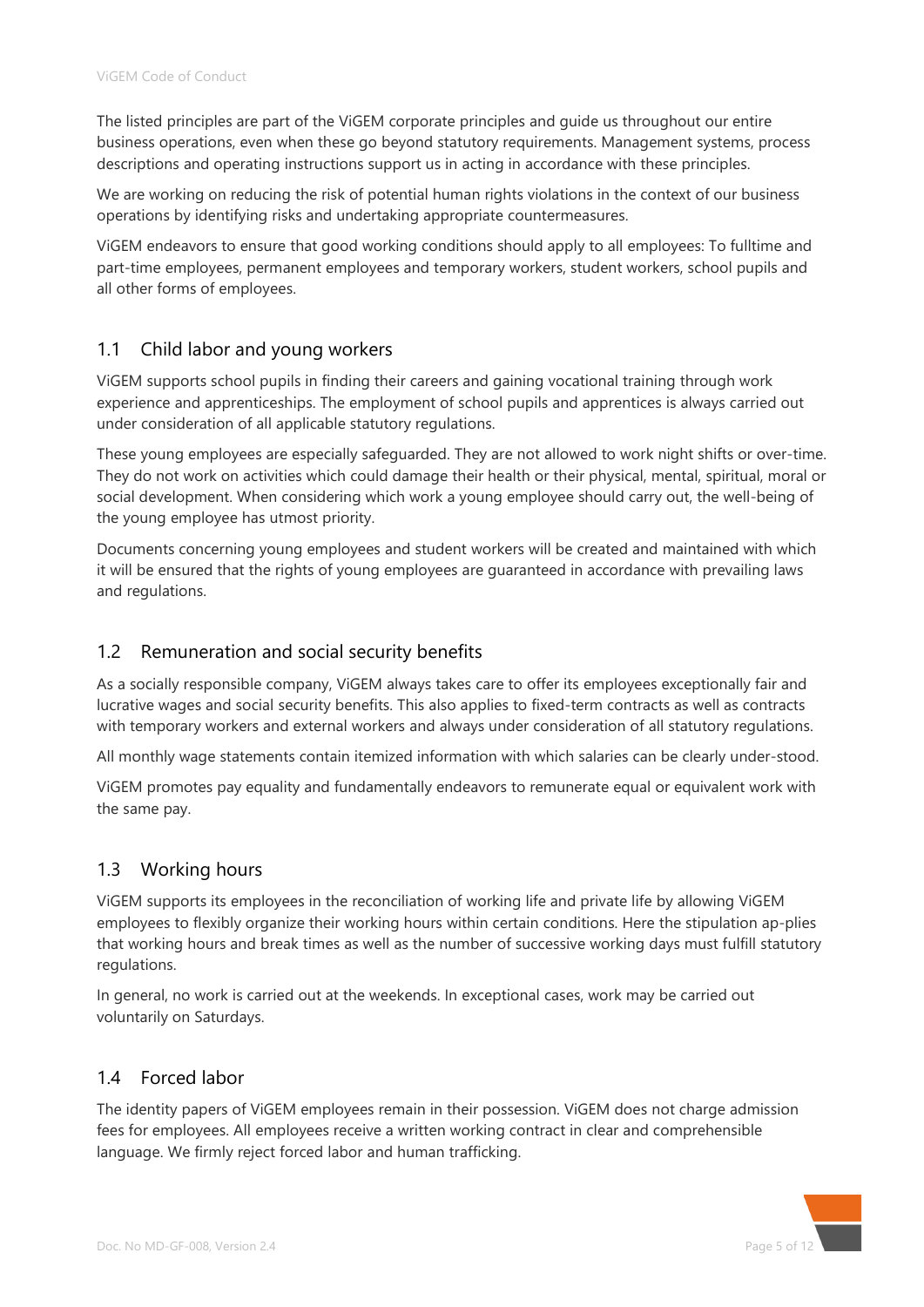## <span id="page-5-0"></span>1.5 Health and safety

Safety has priority for ViGEM. Economical aspects never lead to compromises in the safety of production or the health of employees. ViGEM GmbH rigorously takes care to adhere to all prevailing laws and regulations on health and safety in its business operations.

ViGEM products are designed in such a way that hazards can be technically excluded as far as possible. If residual risks exist, ViGEM indicates protective measures in the operating instructions so that safety and health risks are reduced to a minimum.

All employees are provided with workplaces that meet health, safety and ergonomic requirements. This includes, but is not limited to, the following measures:

- **Example 2** Ergonomic workstations and personal protective equipment are provided.
- Hazardous work equipment and hazardous substances are only purchased if no harmless alternatives are available.
- Employees are instructed regularly and in an appropriate scope about all hazards in their work area as well as about the protective measures. The instructions on the safe use of work equipment and hazardous substances are documented. ViGEM also provides workplace safety cards.
- Work equipment is maintained in accordance with regulations. Performed maintenance, repairs, unusual incidents and other maintenance measures are documented.
- Substitution testing of chemicals is carried out regularly and chemicals are replaced if necessary.
- **An accident and incident management system is implemented.**

Everyone working at ViGEM is responsible for avoiding hazards in their own working area in order to protect and preserve our own health and that of our business partners. Our occupational health and safety management system supports us in continuously maintaining occupational and product safety (see Chapter [6](#page-10-4) ["Appendix: Management systems"](#page-10-4), Section [6.1](#page-11-1) ["Occupational health and safety management](#page-11-1)  [system"](#page-11-1)).

#### <span id="page-5-1"></span>1.6 Harassment

ViGEM forbids physical and verbal violence at the workplace, including verbal attacks, sexual harassment, threats, every expression of animosity, intimidation, aggression or harassment. In the case of a violation, the strictest disciplinary measures such as, for example, a formal warning, transfer, relocation or dismissal can be expected.

#### <span id="page-5-2"></span>1.7 Diversity and equal opportunity

We appreciate the diversity of everyone working at ViGEM in terms of background, culture, gender, age and ideas as this provides an engine for innovative power and the opportunity for corporate success. At the same time, we see the promotion of every form of diversity and equal opportunity at the workplace as a part of our social responsibility.

Diversity and equal opportunity are promoted at ViGEM through the following objectives and measures:

- Qualification and performance as key criteria in the employment, assignment of work, training, promotion and pay.
- Flexible working hours and part-time work for the development and contribution of professional skills, for example to balance career with family or the role of carer.
- Employment of severely disabled persons in the case of equal suitability.

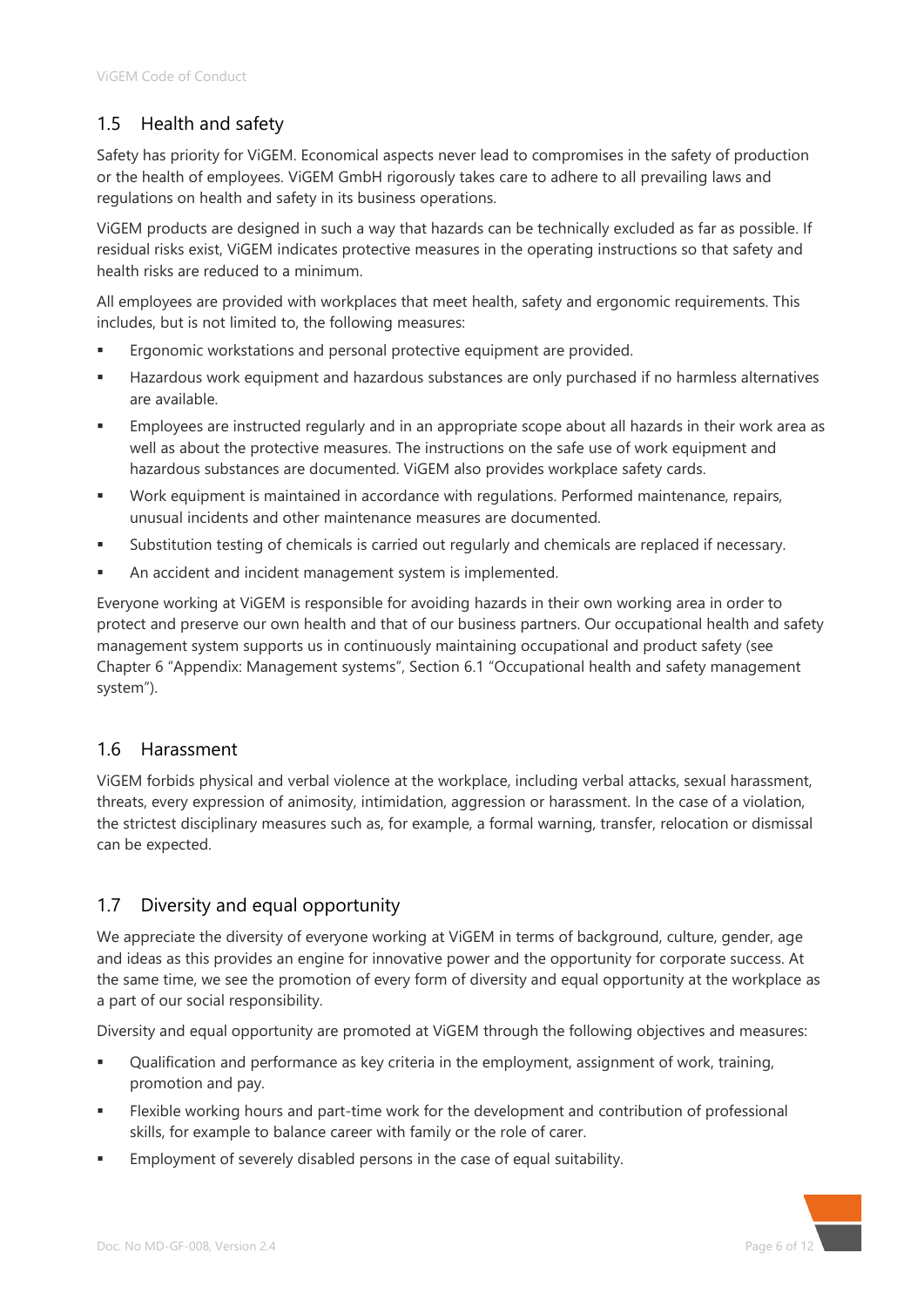## <span id="page-6-0"></span>1.8 Non-Discrimination

We treat each other with trust, openness and fairness. Each individual has the right to a fair, polite and respectful treatment by superiors, colleagues and lower-ranking employees. The dignity, private lives and personal rights of everyone working at ViGEM must be unconditionally respected. We will not tolerate any kind of discrimination, preferential treatment or harassment at the workplace, whether due to ethnic background, skin color, gender, religion, disability, age, appearance, sexual identity or other characteristics which are legally protected; and neither in the application process nor during employment at ViGEM. In the case of a violation, the strictest disciplinary measures can be expected.

The results of medical checkups are received solely by the employee being examined. They will not be used for discriminatory purposes. Further medical tests or physical examinations are not carried out.

## <span id="page-6-1"></span>1.9 Freedom of assembly and association

The management respects the rights of the employees to the freedom of assembly, involvement in trade unions, employee representation as well as to form and join a workers' council. The management will not accept any disciplinary measures or discriminatory actions against employees who exercise the right to freedom of assembly and association or the right to non-organization.

<span id="page-6-2"></span>Employees can talk openly to the management about working conditions without being disadvantaged.

## 1.10 Other

ViGEM is involved in environmental protection: See chapter [4](#page-9-4) ["Ecological sustainability and environmental](#page-9-4)  [protection"](#page-9-4) and chapter [6.2](#page-11-2) ["Environment management system](#page-11-2) according to ISO 14001".

In addition, ViGEM demonstrates commitment to the fight against corruption: See chapter [2](#page-7-0) ["Corporate](#page-7-0)  [ethics"](#page-7-0), section [2.2](#page-7-2) ["Condemnation of corruption"](#page-7-2).

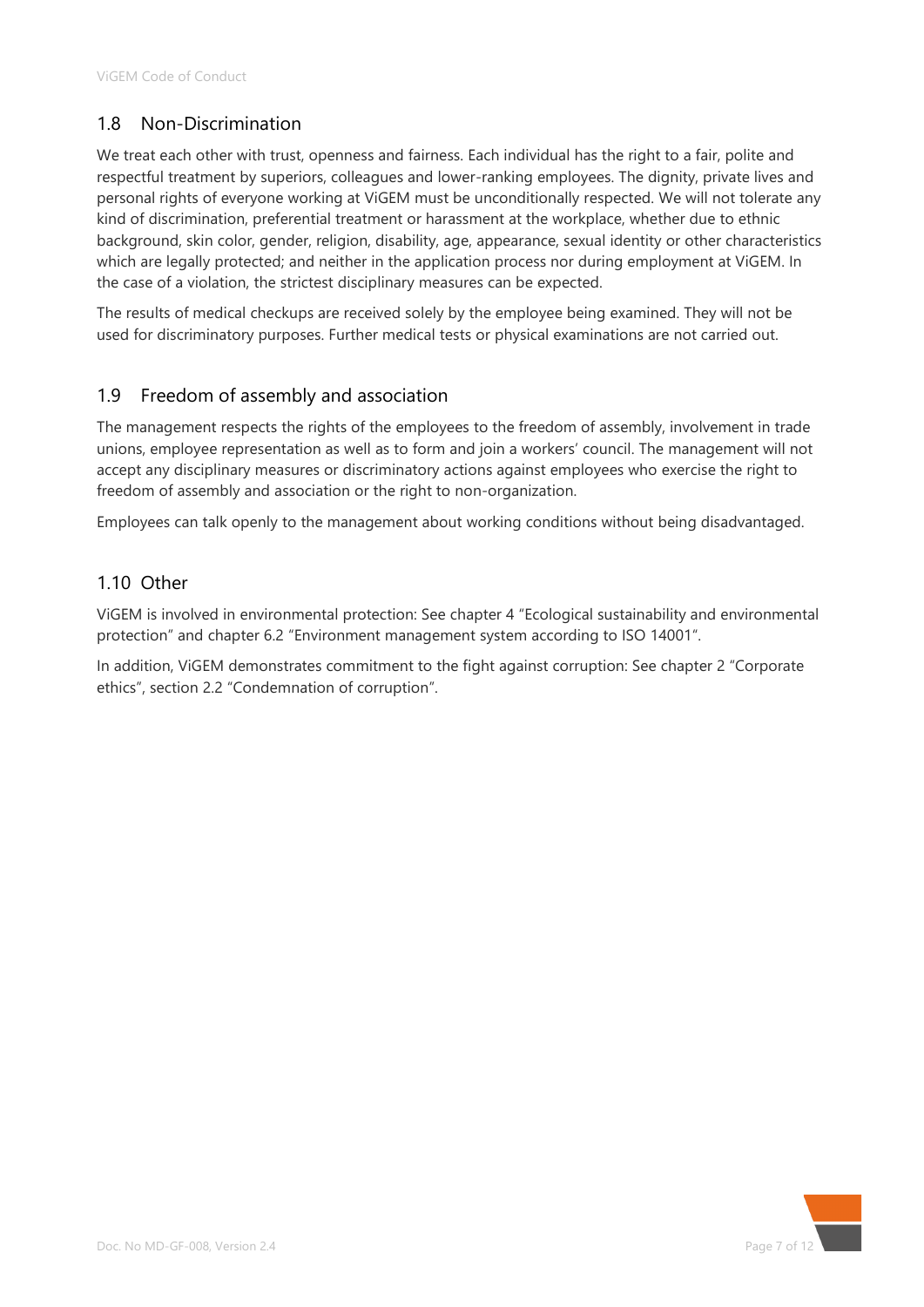# <span id="page-7-0"></span>2. Corporate ethics

#### <span id="page-7-1"></span>2.1 Responsible procurement of materials

Tin, tantalum, tungsten and gold are essential in the production of electronic devices. These raw mate-rials are described as conflict minerals if the profits gained from extracting them and trading with them finances and supports groups which commit human rights violations. This is the case in the east of the Democratic Republic of Congo as well as in its neighboring countries.

By applying due diligence measures, ViGEM GmbH supports the goal of the US American Dodd-Frank Act to prevent profits from and trading with conflict minerals. ViGEM requests annual declarations from suppliers and subcontractors on the origin of the raw materials tin, tantalum, tungsten and gold and evaluates these. Wherever possible and reasonable when awarding contracts, ViGEM favors suppliers and subcontractors who can trace back their supply chains to the smelters of their installed raw materials tin, tantalum, tungsten and gold and are able to disclose that the contained 3TG minerals (tin, tantalum, tungsten and gold) originate from validated conflict-free smelting works.

## <span id="page-7-2"></span>2.2 Condemnation of corruption

ViGEM clearly distances itself from all forms and all types of corruption and always acts in accordance with laws on the fight against corruption.

Under no circumstances may ViGEM employees promise, offer, authorize, present or accept items of value in order to realize fraudulent business opportunities or prohibited advantages.

In particular bribes, payoffs, kickback payments or other illegal payments, incentives, gifts, courtesies or advantages or contributions of value for the realization of business opportunities or in any connection with business activities are strictly forbidden.

Gifts, invitations or other contributions may only be accepted or presented if the nominal value does not exceed the symbolic value and they put neither ourselves nor the recipient in a position of binding dependency.

ViGEM employees must not engage in any activity based on fraud, extortion, theft, embezzlement or any other deliberate harm to the assets of our customers or third parties.

#### <span id="page-7-3"></span>2.3 Confidentiality and data protection

ViGEM respects and protects the privacy of its employees and business partners. ViGEM complies with the relevant laws and regulations on data protection and on information security as well as, where relevant, further contractual obligations to this effect. We relay these principles and contractual obligations to our subcontractors and suppliers.

We maintain the confidentiality of sensitive data and protect it from loss and unauthorized access by third parties. Confidential information is all non-public information about ViGEM and ViGEM's business partners, the publicity of which could be detrimental for this company or could provide somebody with an unjustified corporate or personal advantage. Confidential information is, for example:

- **Information on research and development activities as well as current projects**
- Negotiated supplier prices, costs, return forecasts
- **Employee data, e.g. master data, wage and salary documents**
- Project-specific data

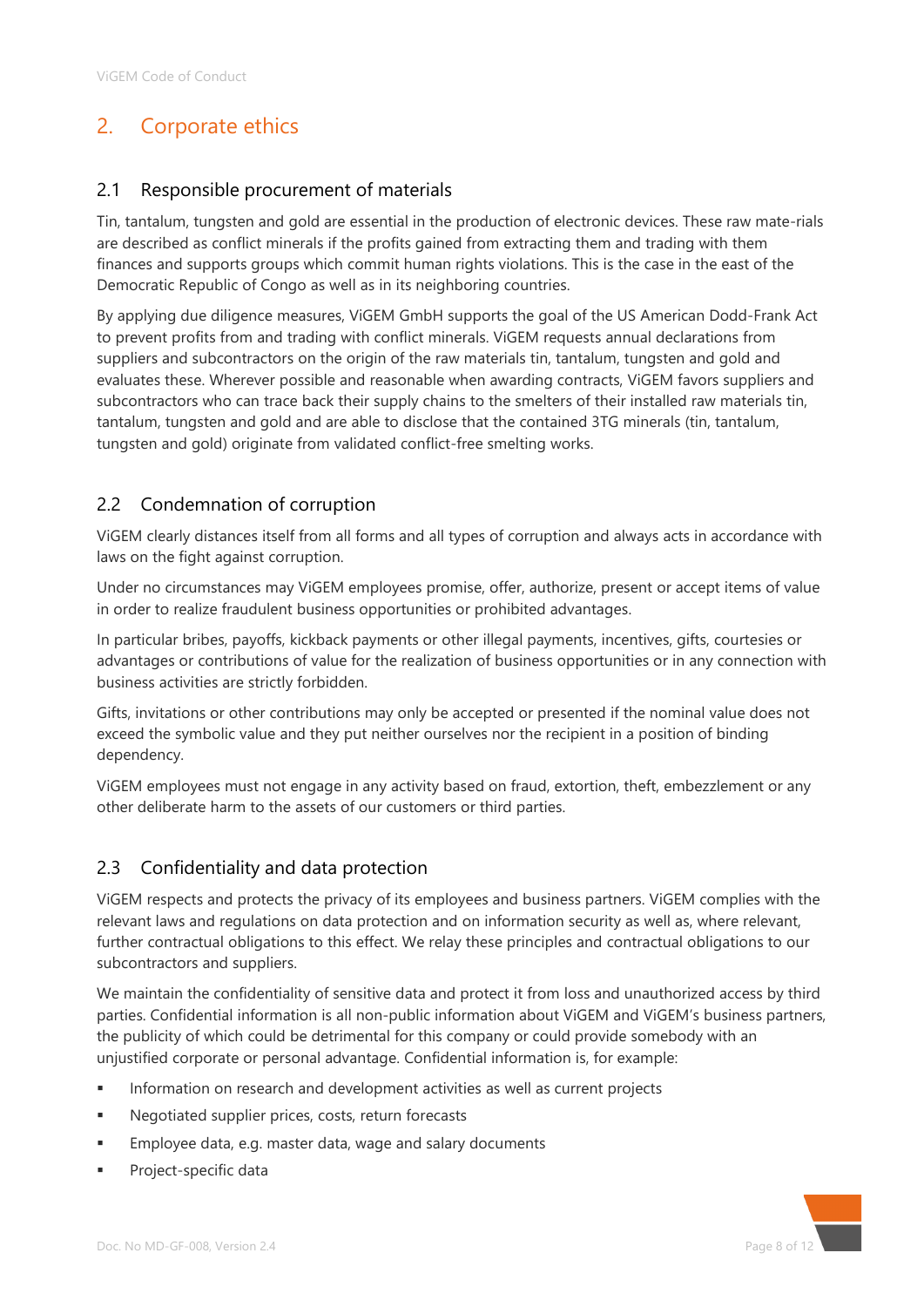- The personal data of potential and existing business partners and employees. In order to protect personal data we rely on the consulting services of an external data protection officer.
- Intellectual property

We use personal data solely for purposes of business agreements and do not forward these without the permission of the affected persons.

#### <span id="page-8-0"></span>2.4 Correct business documents

Business documents are carefully created, maintained and, if necessary, reported in accordance with the prevailing laws and the generally recognized principles of bookkeeping and accounting. These include, for example, financial accounts, expense reports and, if necessary, submissions to customers or supervisory authorities.

All transactions by ViGEM GmbH are precisely identified in our books and accounts. Under no circumstances may misleading statements be entered in business documents.

#### <span id="page-8-1"></span>2.5 Disclosure of information

We disclose our financial and non-financial information in agreement with prevailing statutory regulations and standard industry practices. In such cases, we provide information on our working conditions, aspects relevant to health, safety and the environment, business operations and perceivable risks.

#### <span id="page-8-2"></span>2.6 Interaction with competitors

Open competition is a fundamental element of our social system and promotes efficiency, innovation and economic growth. ViGEM supports fair, open competition and complies with all applicable monopolies and competition laws. This includes, for example, that we do not make any forbidden agreements with competitors in terms of offers, prices or market sharing. We do not exchange sensitive business data with competitors, and we respect the rights of the intellectual property of our competitors and other third parties.

#### <span id="page-8-3"></span>2.7 Dealing with conflicts of interest

Business decisions must be made impartially in the best interests of ViGEM. Personal interests may not play any role in decision-making.

The development of conflicts of interests must be avoided. For this reason, it is forbidden for everyone working at ViGEM to, for example,

- Maintain private relationships to business partners and competitors if these could result in conflicts of interests,
- Accept gifts and other contributions from business partners and competitors if these exceed a symbolic value,
- **Engage in an activity with a company that is in competition with ViGEM or**
- Contribute financially to competitors, customers or suppliers to any extent which enables an influence on the executive body of the respective company.

If the impression arises that decisions could be made against the interests of ViGEM, this employee may not make this decision. Potential conflicts of interest must always be communicated to superiors.

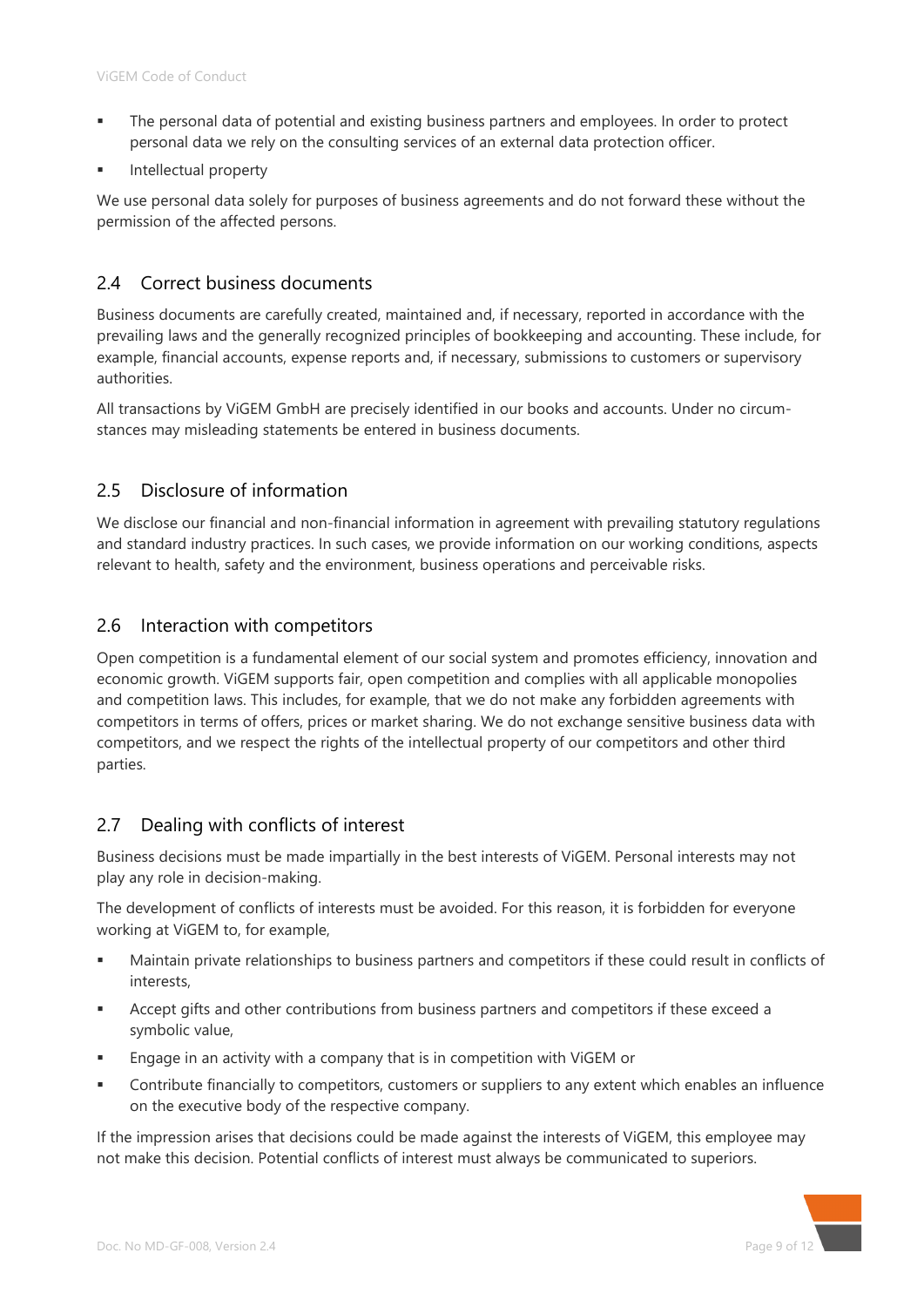## <span id="page-9-0"></span>2.8 Avoidance of counterfeit parts

ViGEM undertakes efforts to minimize the risk that counterfeit materials or components are installed in our products. If counterfeits are identified, ViGEM will keep these under lock and key and will inform the OEM customer or the competent law enforcement authorities. When selling to non-OEM customers, it is important that all applicable laws are always complied with.

## <span id="page-9-1"></span>2.9 Compliance with import and export regulations

We behave in conformity with all applicable statutory trade restrictions such as import and export control laws and trade sanctions. To do this, we make use of the support of qualified external consultants. Our contracts contain stipulations to ensure that our business partners also comply with the prevailing laws and regulations.

ViGEM does not enter into any business relationships with persons or companies which are subject to trade restrictions. Should relevant trade restrictions be imposed on an existing business partner, ViGEM will terminate this business relationship.

## <span id="page-9-2"></span>2.10 Protection of informants

Employees and business partners are called upon to report violations of the law or this code of conduct. ViGEM guarantees informants' anonymity and protection from dismissal and will do everything within its power to keep any other disadvantages from the informants. Anyone who attempts to take retaliatory measures against the informant must expect the strictest disciplinary measures.

# <span id="page-9-3"></span>3. Corporate social responsibility (CSR)

ViGEM is aware of its corporate social responsibility and willingly makes a contribution towards solving social problems in the company's regional area.

For example, we financially supported a team in the "24h Lauf für Kinderrechte" (24-hour run for children's rights). This event supports various projects to strengthen the rights of children and young people (www.24hlauf-karlsruhe.de).

# <span id="page-9-4"></span>4. Ecological sustainability and environmental protection

ViGEM GmbH is very much aware of the importance of a healthy environment as the basis of all life and is committed to ecological responsibility. We comply with all prevailing laws and standards on environmental protection and are continually working on reducing our ecological footprint to a minimum.

It is our goal in the development, production, sale, use and the recycling of all our products, to minimize our consumption of raw materials and energy, to optimize the use of natural resources and to reduce the amount of waste being produced.

Everyone working at ViGEM is motivated and supported in continuing to improve ecological efficiency through internal corporate guidelines, working instructions and regular training programs.

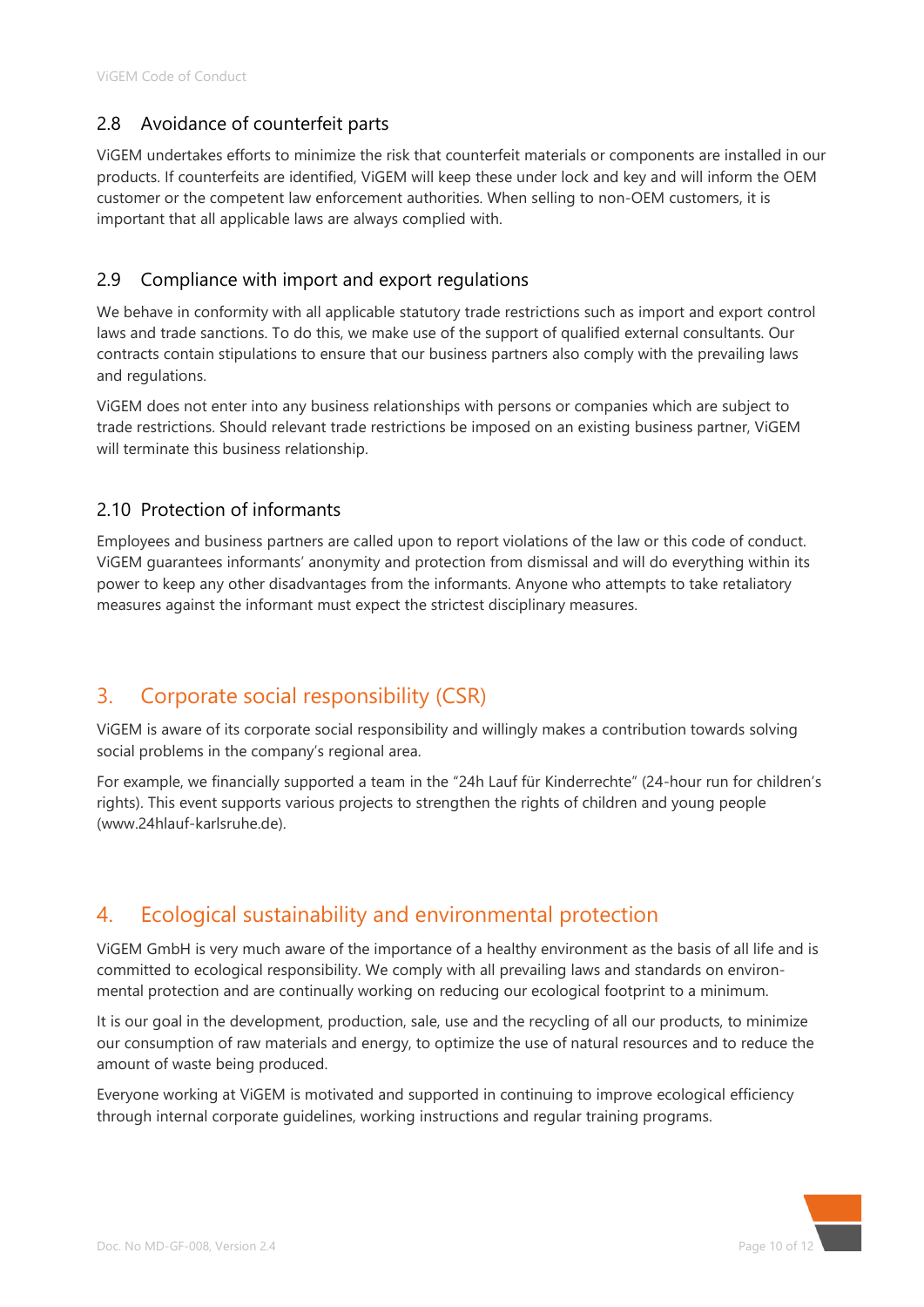For this purpose, we have created and implemented an environmental management system certified to ISO 14001. Our environmental management system is explained in chapter [6.2](#page-11-2) ["Environment management](#page-11-2)  system [according to ISO 14001"](#page-11-2).

## <span id="page-10-0"></span>4.1 Energy consumption

ViGEM provides energy-efficient work equipment and supports its employees in ensuring that their activities have the least possible negative impact on the environment. We document our electricity consumption and are continually looking for methods to reduce our energy consumption and to continue to increase the share of renewable energies.

## <span id="page-10-1"></span>4.2 Avoidance of waste and natural resources

Our waste policy is based on the principle of a waste hierarchy. Avoiding waste is the utmost priority. This is followed by the reduction of waste, reutilization and then recycling. The last in the list is waste disposal. Waste which ultimately has to be disposed of is reduced to a minimum.

Wherever possible and still ecologically justifiable, we use sustainable, renewable natural resources so that waste and residues which occur in the process of product life cycles are as harmless as possible for humans and the environment.

The quantities of waste are disposed of in such a way that both the safety of employees as well as the environment is protected.

#### <span id="page-10-2"></span>4.3 Chemicals, water and air quality

We identify and manage hazardous materials in order to guarantee that they are handled, stored, used, recycled and reutilized or disposed of in a safe manner. For example, we maintain a directory of hazardous materials, create and maintain operating instructions and regularly train the employees concerned.

ViGEM regularly carries out substitution tests of hazardous substances in production, in order to avoid not only the use of substances hazardous to health, but also of substances hazardous to water and substances with greenhouse gases as far as possible.

# <span id="page-10-3"></span>5. Working together with suppliers

<span id="page-10-4"></span>We expect from our suppliers that they always act in accordance with all applicable laws as well as with the same or similar principles which are defined in our code of conduct. In addition, we expect that this set of values is also adhered to in their supply chain. When selecting our suppliers, we also consider ecological criteria.